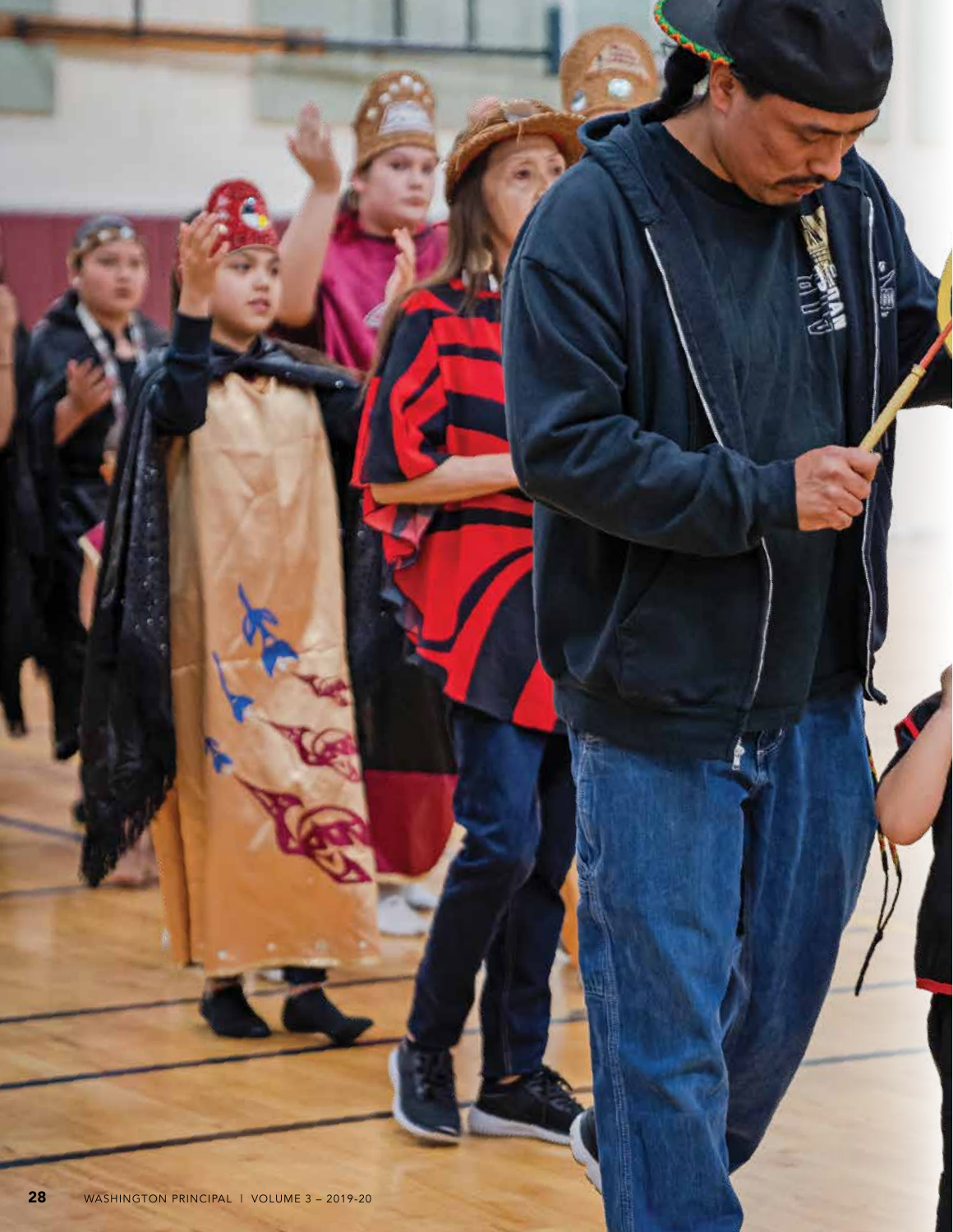



# THE FIRST STEPS FORWARD

# One district's focused effort to provide Native students with an equitable education

### Michael S. Smith

*Assistant Principal, River Ridge High, North Thurston PS*

Dr. Debra Clemens *Superintendent, North Thurston PS*

# Introduction

*Michael S. Smith, Assistant Principal, River Ridge High School, North Thurston PS*

Like many school leaders across Washington state, my knowledge of the local Native community was minimal. I certainly didn't have a deep understanding of their treaty rights or sovereignty, how their structures of governance differ, their educational mission, or how their successes/struggles have impacted their independent nation. However, as an educator, I was aware our Native students struggled to meet public educational milestones; that they were less likely to come to school, are referred more frequently for discipline, and have lower rates of high school graduation. Like many school administrators, I was guilty of lacking tools to help this population of students due to a general uncomfortableness with communication, and a severe lack of cultural awareness.

### Willie Frank III

*Tribal Council, Nisqually Indian Community*

### Jerad Koepp

 *Native Student Program Specialist, North Thurston PS*

# **A STARTING POINT**

I'm inspired to admit my shortcomings because I was fortunate to meet Willie Frank III, a member of the Nisqually Tribal Council. Willie's niece attended River Ridge High School, and over several weeks, Willie and I connected on a personal level. We met for coffee, talked about Native student success in schools, basketball, being kids in the 90's, and most fascinatingly, Native treaties and sovereignty. Willie shared his experiences of his family as they have historically interacted with local government, seeking to protect his peoples' rights. These conversations sparked an interest to learn more about my local tribe and indigenous education in general. However, like so many administrators, I was unsure of where to start.

Jerad Koepp, North Thurston Public Schools' Native Student Program Specialist, has worked in our district for eight years. His knowledge of

*Continued on page 30*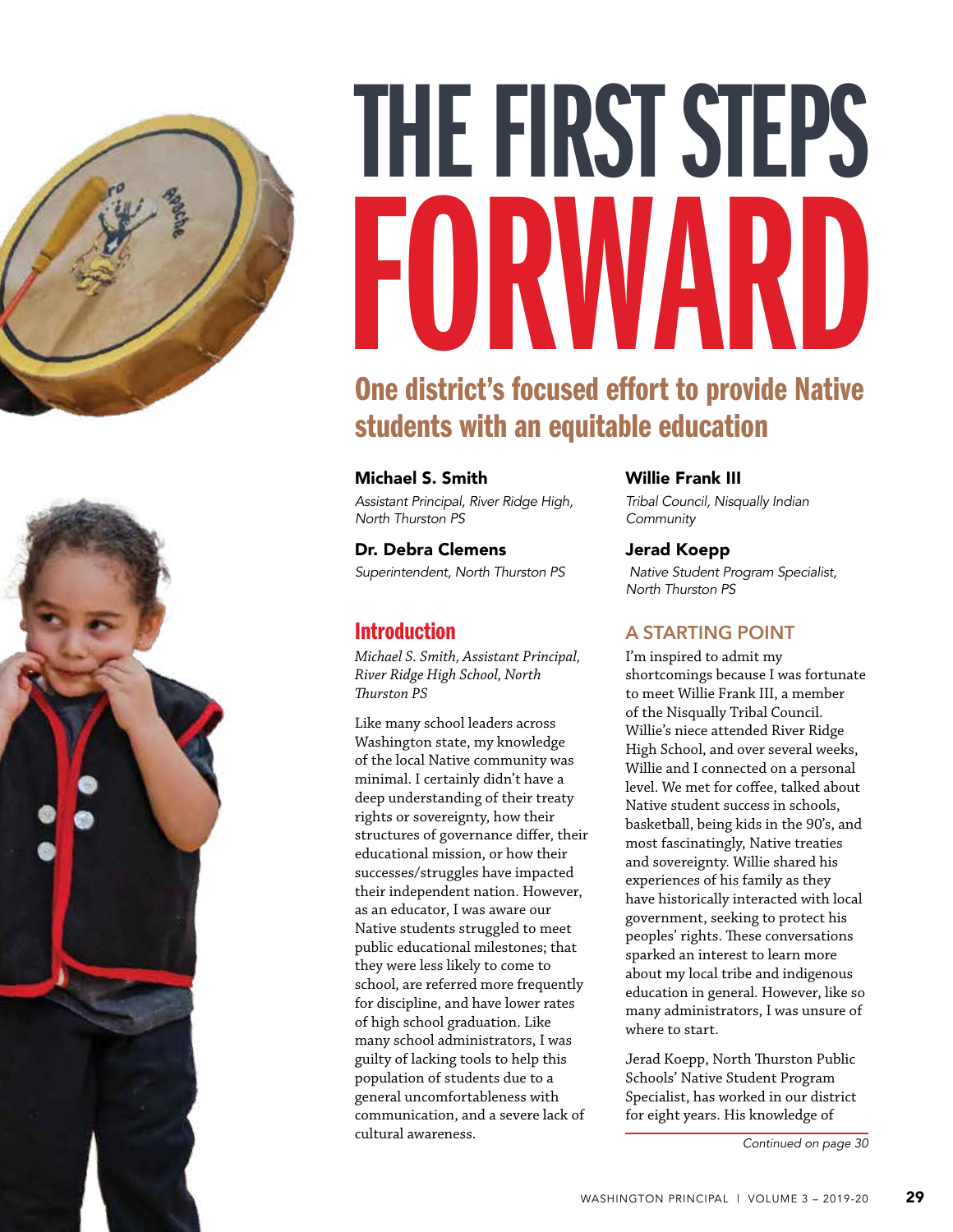### *Continued from page 29*

general Native history and specific knowledge of the Nisqually people is impressively vast. As a starting point, I invited Jerad to meet and asked him, somewhat clumsily, to give me a "crash course" on local and global indigenous education, and what education means to this specific culture. He highlighted historical documents such as the "Meriam Report" and John F. Kennedy's 1969 report, "The State of Indian Education in the United States." The context Jerad provided gave me much more meaningful insight to the current trends in educational data, and with this context came an intense passion to learn as much as possible about the current state of Native education, and more specifically the state of Native education from the perspective of indigenous leaders.



Native scholars provide insight on how hundreds of years of colonial rule — and subsequent institutional racism — place barriers between indigenous communities and public-school leadership in seeking educational reform. While some public school officials perceive trust between indigenous communities and school systems as positive, tribal perspectives of relational trust between entities is less than desirable. Indigenous scholars contend this is due to a lack of outreach by school officials into the Native communities to create authentic relationships for collaboration and reform.

# **CHANGING THE NARRATIVE**

As school leaders, it is our responsibility to change this narrative. The purpose of this article is to demonstrate how effective partnerships between indigenous communities and public schools can be achieved. The beginning of this process relies heavily on school districts implementing progressive measures: equity policy and resolutions, public-school leaders engaging in authentic, meaningful partnerships with local tribal leaders, and the development of programs to support Native youth success in public schools.

# Creating Policies and Practices Focused on Equity

*Dr. Debra Clemens, Superintendent, North Thurston PS*

The North Thurston Public Schools' (NTPS) Board of Directors engaged in intentional, focused professional learning on the topic of equity approximately three years ago.

Their journey began when a few board members and I attended a session at the annual WSSDA conference presented by the Tukwila School District. Shortly after that experience, several members of the board and my cabinet joined a regional learning community of school directors and superintendents to attend a series of workshops facilitated by ESD 113 in partnership with WSSDA.The board and cabinet engaged in professional readings and attended several other equity conferences over the next two years.

Meanwhile, I had the opportunity to restructure the responsibilities of a district-level administrative position and chose to narrow the responsibilities to focus on equity and languages. We hired Kate Frazier as our new Director of Equity and Languages and created a comprehensive equity plan. The plan provided for professional learning for all district administrators (principals and classified administrators) in the 2018-19 school year prior to rolling out an equity series of professional learning for all certified staff members in the district in 2019-20. It was our plan to train all principals first, so they were well prepared to engage in equity conversations with their staff.

Critical to our success, the equity plan was developed to support the implementation of the district's strategic plan which has thoughtfully identified outcomes monitored regularly. The outcomes focus on both social emotional and academic learning and include an equity lens. Kate worked closely with our NTPS Equity Advisory Council to provide input to the Equity Resolution, which was adopted by the Board of Directors in August of 2019.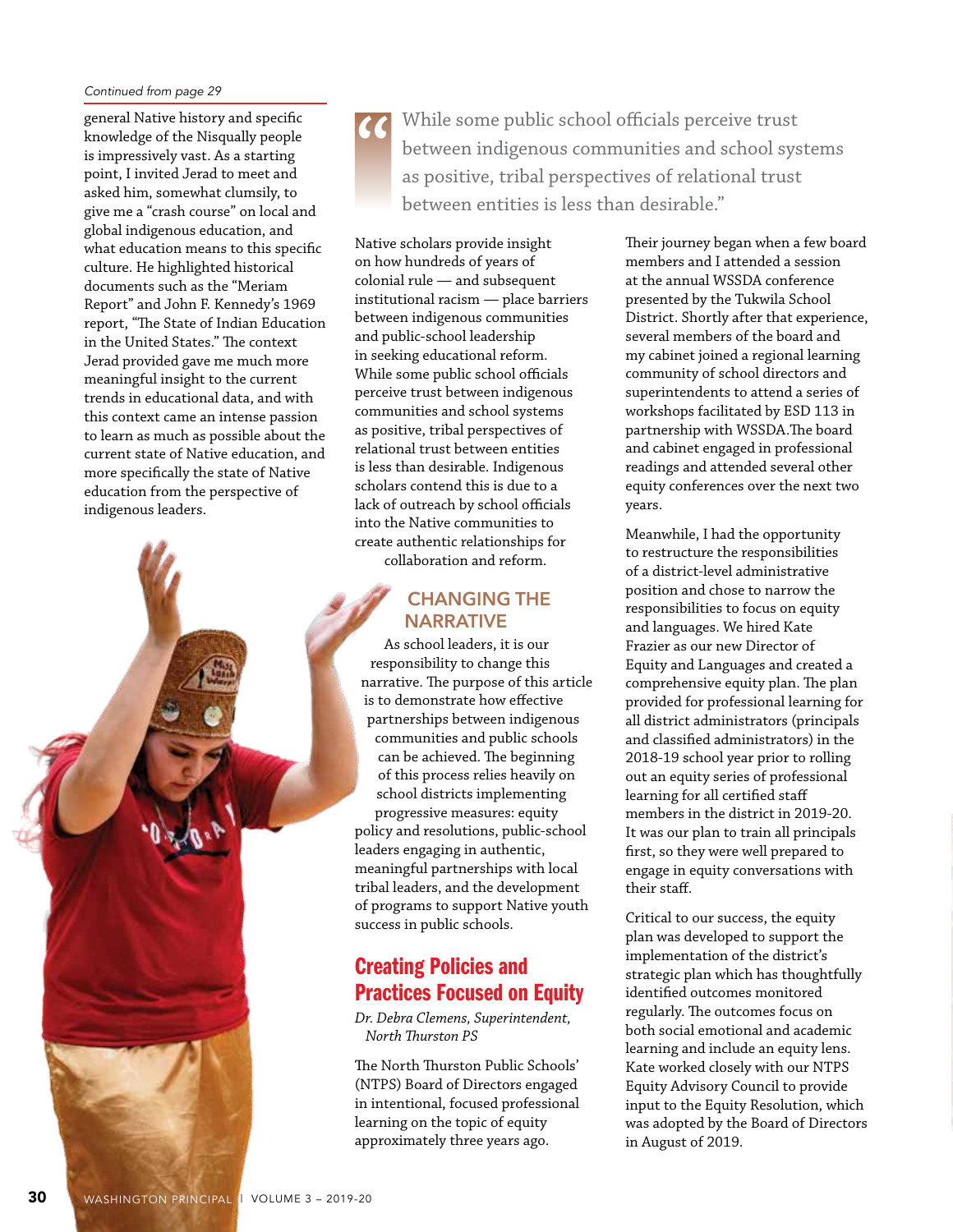

The first collaboration meeting between North Thurston Public Schools and Tribal leadership took place in February at the Nisqually Tribal Council Office.

NTPS is a policy governance school district; therefore, many of the sample equity policies written by other districts in Washington state were not structured in a way that would be suitable for adoption by the NTPS Board of Directors. However, the Bellingham School District adopted an equity policy and they are also a policy governance school district. I worked with Kate to revise Bellingham's equity policy to be inclusive of the key elements of the newly adopted equity resolution.

The NTPS Race and Equity Policy provides clear expectations and parameters to me for leading the equity work in NTPS. It includes

everything from expectations regarding the racial characteristics of the workforce hired by the district to the expectations for incorporating student voice in the decision-making process. Further, it includes an expectation to provide professional development in race and equity for all staff. We worked with several local trainers to provide professional learning for all staff office professionals, paraeducators, teachers, and administrators. We also scheduled several community cafés to reach the broader community to engage in thoughtful conversations about race. The Race and Equity Policy and the Equity Resolution provided

the foundation for the work that aligned with the collaborative work taking place with the Nisqually Tribe.

The result of all this work led to a meeting in October of 2019 between District Administrative Leadership and Tribal Council members to discuss the process for establishing a Land Acknowledgment and the display of Tribal Flags. Our NTPS Board of Directors approved the recommendations of the administration at their November 5, 2019 Board meeting. We also scheduled two joint work sessions between the Nisqually Tribe and the School District Board of Directors to be held each year.



School projects about salmon on display in the gymnasium on Billy Frank Jr. Day in March.



*Continued on page 32*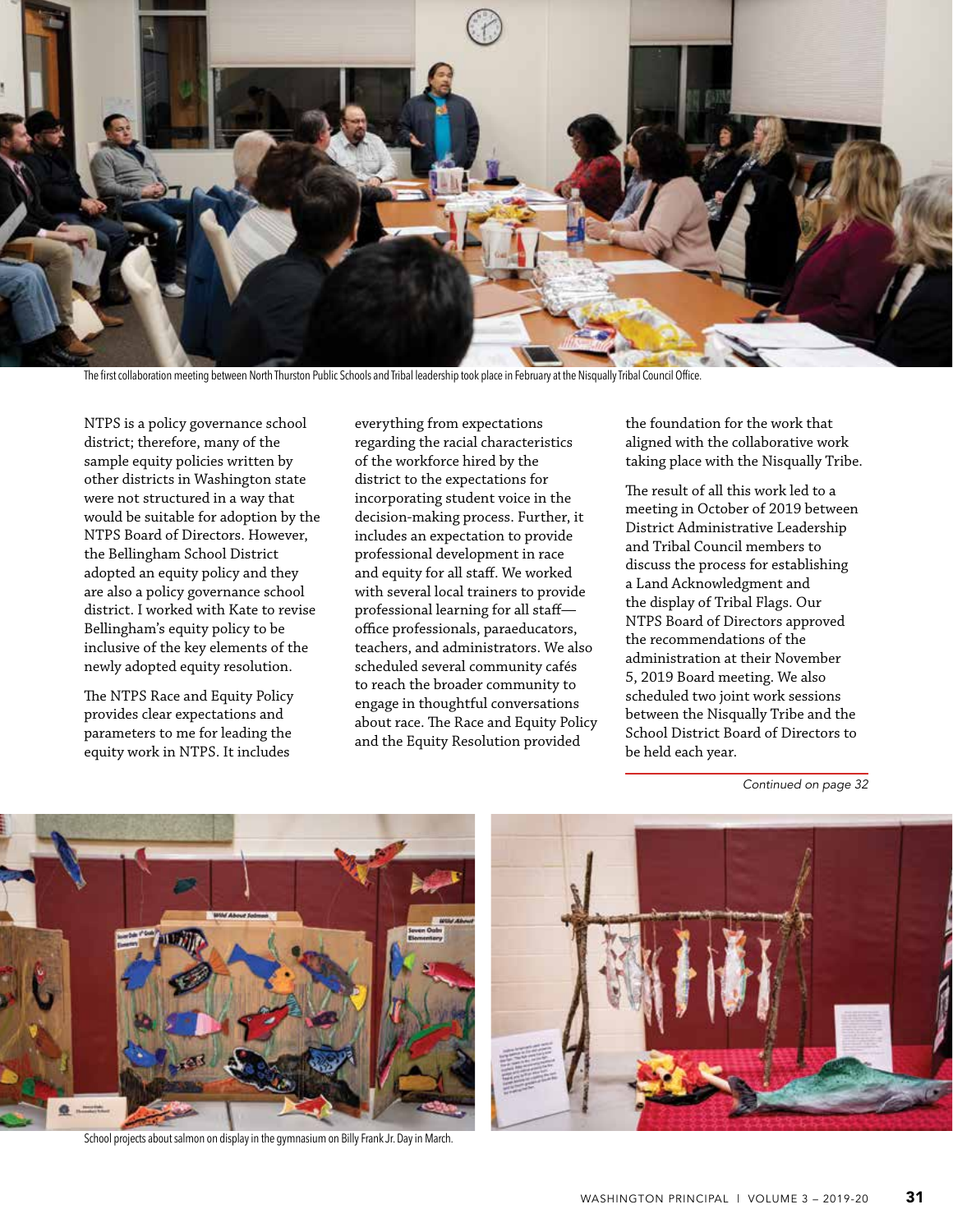*Continued from page 31*

# Nisqually Indian Community and North Thurston Public Schools Partnership: Equity in Action

*Michael S. Smith, Assistant Principal, River Ridge High, North Thurston PS*

Over the past two years, Nisqually Indian Community and NTPS have implemented collaborative projects, highlighting the values of equity, inclusion, and community. Below is a list of collaborative projects undertaken in partnership with our local tribe to better serve our indigenous students, families, staff, and community.

1. Professional development on local indigenous tribes, treaties, and knowledges: Reaching out to your community's local Native leadership to learn about the culture and history is an essential first step. Consider inviting your local tribal leaders to discuss their viewpoint, as it is truly the foundation of future change. These important conversations will guide staff professional development and are deeply important to creating



*Left to Right:* Bill Kallappa, Willie Frank III, Jerad Koepp, Mike Smith, and Hanford McCloud.

a plan together toward student achievement.

2 Land recognition: Indigenous tribes have occupied these lands for 10,000 years and will remain here for 10,000 years to come. Formally recognizing that our schools sit on historic lands once occupied by Native peoples will assist in developing further conversation. It is essential this is a collaborative process. It is a living document that should be reviewed, updated, and changed over time. North Thurston Public Schools' land acknowledgment reads:

> "We acknowledge that North Thurston Public Schools resides on the traditional lands of the

Nisqually people. The Nisqually have lived on and cared for this land and these waterways since time immemorial. We make this acknowledgement to open a space of recognition, inclusion, and respect for our sovereign Tribal partners and all indigenous students, families, and staff in our community."

3. Visual representations: Starting this year, North Thurston Public Schools will fly a Nisqually Tribal flag at every building owned and operated in the district. This serves as a daily, visual representation to students, families, and the community about the importance of our Native community.

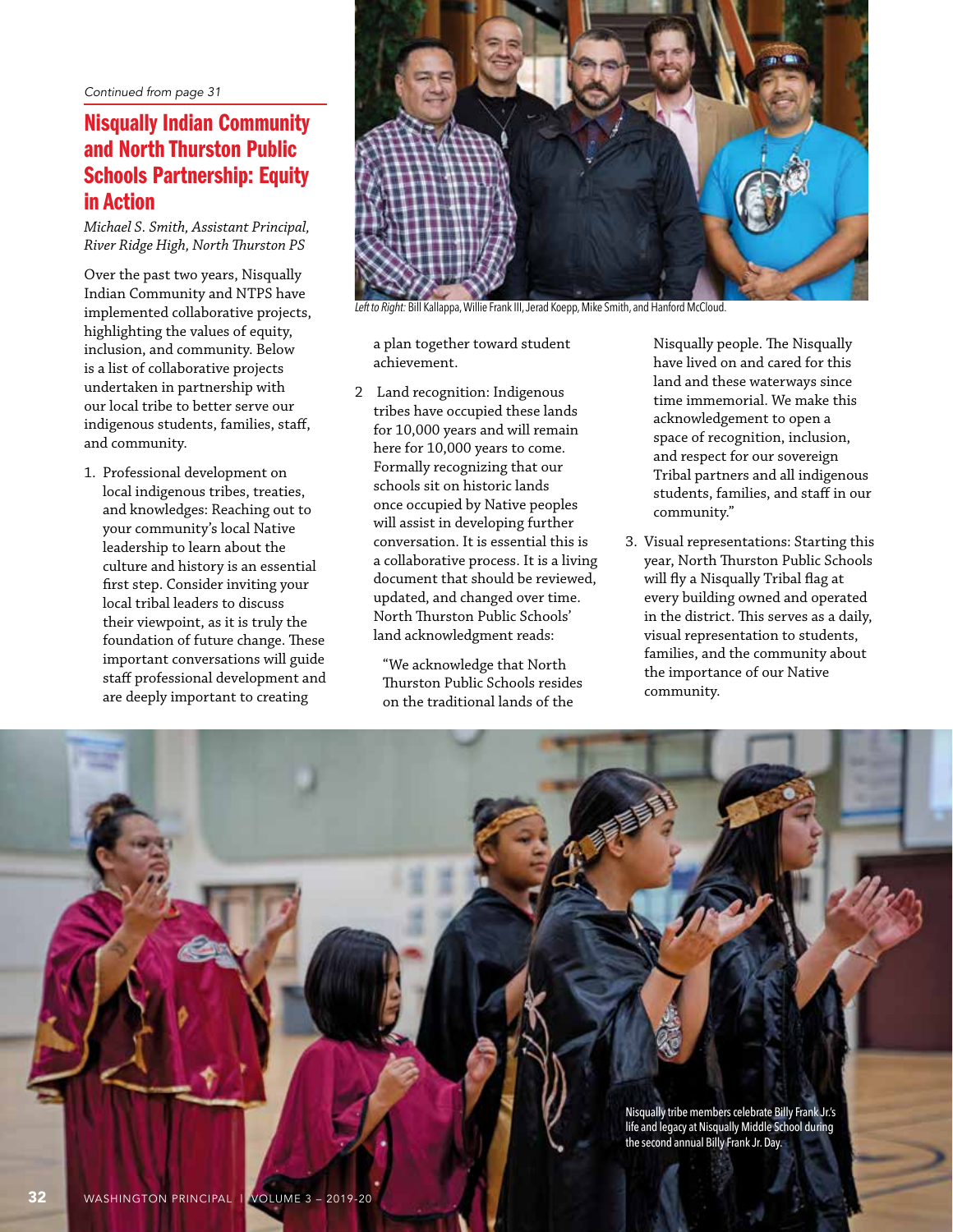

While these are the most recent projects, there are many more to come."

4. Implementation of culturally diverse curriculum: This year, River Ridge High launched its first de-colonized history course in the fall of the 2019-2020 school year. This course, "U.S. History through the Native Perspective," seeks to provide the narrative of indigenous peoples from pre-contact through present day. This course counts as a U.S. history credit.

While these are the most recent projects, there are many more to come. The success of these projects is the result of the collaborative relationship between our organizations, fostered by the support of our district's Native Student Liaison, exceptional teachers, tribal leaders, and policies and practices aimed at bringing equity to the forefront of our educational responsibilities.



Native Student Program enrollment booth during Billy Frank Jr. Day at Nisqually Middle School.

# Reflections on Impact and Influence: A Guide Forward

*Jerad Koepp, Native Student Program Specialist, North Thurston PS*

Title VI is a valuable cultural and professional resource that exists in many districts across the country. It is a federally funded Native education program available to any interested district meeting a minimum Native student population. They are typically small in size and staffed with, though not exclusively, Native American classified or sometimes certificated educators.

Those of us in Title VI committed our careers to Native education and serving and advocating for our Native



students and supporting and training district staff. Your Title VI program should be your starting point. Your Native education program is there to partner with you and facilitate your project or idea. They are your primary liaison and gatekeeper, having spent years developing and fostering meaningful relationships with various tribal leaders, families, and communities. Based on your plan, they can introduce you to relevant community partners, educate you on proper cultural protocols and history, and help establish government to government relationships.

Beginning such a relationship starts with serious self-reflection on your institution. Administrators need to be able to communicate openly, jargon-free, and honestly about how their school or district serves or underserves their Native community. This includes reviewing your district policies. Cultural protocols are key to bridging our two worlds meaningfully and for long term success. Partnering with Native communities is a journey of learning, listening, building trust, earning respect, and healing. It involves addressing the past to improve the future with systemic changes to education built with meaningful consultation and collaboration with our Native communities. Successful and sustainable partnerships will improve not only educational outcomes, the cultural awareness of your district, but also ultimately help you approach education in a more decolonized way.

*Continued on page 34*